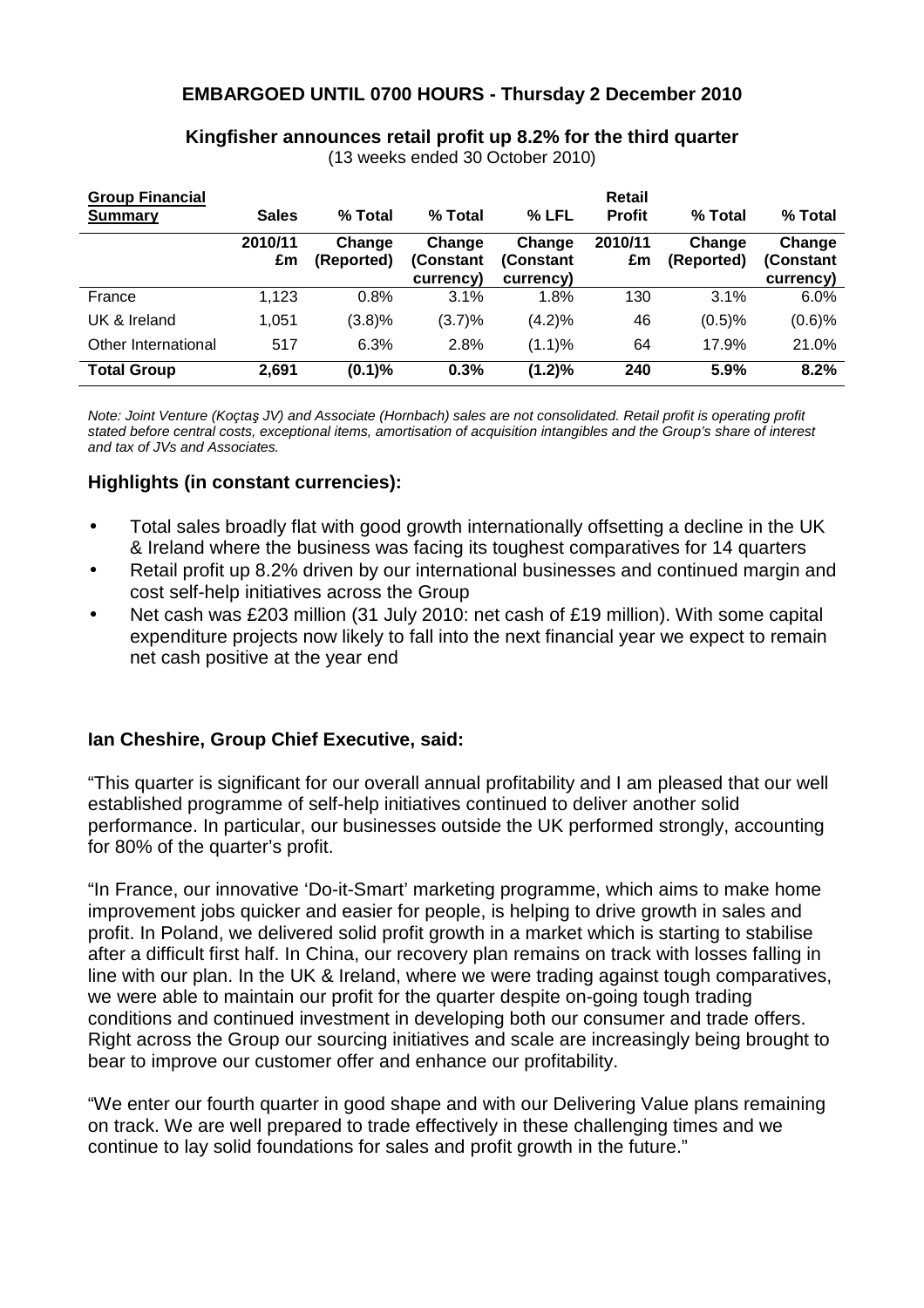## **Q3 trading review - FRANCE**

| <b>Sales £m</b> | 2010/11 | 2009/10 | % Change   | % Change   | % LFL  |
|-----------------|---------|---------|------------|------------|--------|
|                 |         |         | (Reported) | (Constant) | Change |
| France          | 123     | .115    | $0.8\%$    | 3.1%       | $.8\%$ |

| <b>Retail profit £m</b> | 2010/11 | 2009/10 | % Change   | % Change   |
|-------------------------|---------|---------|------------|------------|
|                         |         |         | (Reported) | (Constant) |
| France                  | 130     | 126     | 3.1%       | 6.0%       |

France comprises Castorama and Brico Dépôt.

**All trading commentary below is in constant currencies**.

### **Kingfisher France**

Kingfisher France continued to outperform the market with self-help initiatives driving sales ahead 3.1% to £1,123 million (+1.8% LFL, +2.0% on a comparable store basis). Across the two businesses, four stores were revamped, adding around 2% new space compared to Q3 last year.

Retail profit grew 6.0% to £130 million driven by the continued sales growth and higher gross margins (+140 basis points) from increased direct sourcing and continued buying optimisation benefits.

**Castorama** total sales grew by 5.0% to £599 million (+4.0% LFL, +4.3% on a comparable store basis). According to Banque de France\* sales for the market on a comparable store basis were up around 1%. This outperformance was supported by continued progress with the store modernisation programme (63% of total selling space now completed), new range introductions and the innovative 'Do-it-Smart' marketing campaign aimed at making home improvement projects easier for customers.

Sales across outdoor and indoor categories were up a similar amount with sales of new heating ranges and decorative ranges performing particularly well.

**Brico Dépôt,** which more specifically targets the trade professional, delivered total sales growth of 1.0% to £524 million (-0.7% LFL). Like for likes were impacted by the French national strikes late in the quarter. The trade market\*\*, which last year declined by 11%, appears to have improved following a pick-up in new housing starts and planning consents.

Self-help initiatives to drive sales and footfall continued to progress well in Q3 including an up-weighted programme of range refreshment, more 'arrivages' promotions (rolling programme of one-off special buys) and more frequent product catalogues to reinforce Brico Dépôt's value credentials. New kitchen ranges introduced last year performed well (+10% LFL).

\*Banque de France data including relocated and extended stores. Data excludes heavier trade market. \*\*Private building market (Jan-Dec 09) according to UNIBAL. No 2010 data yet available.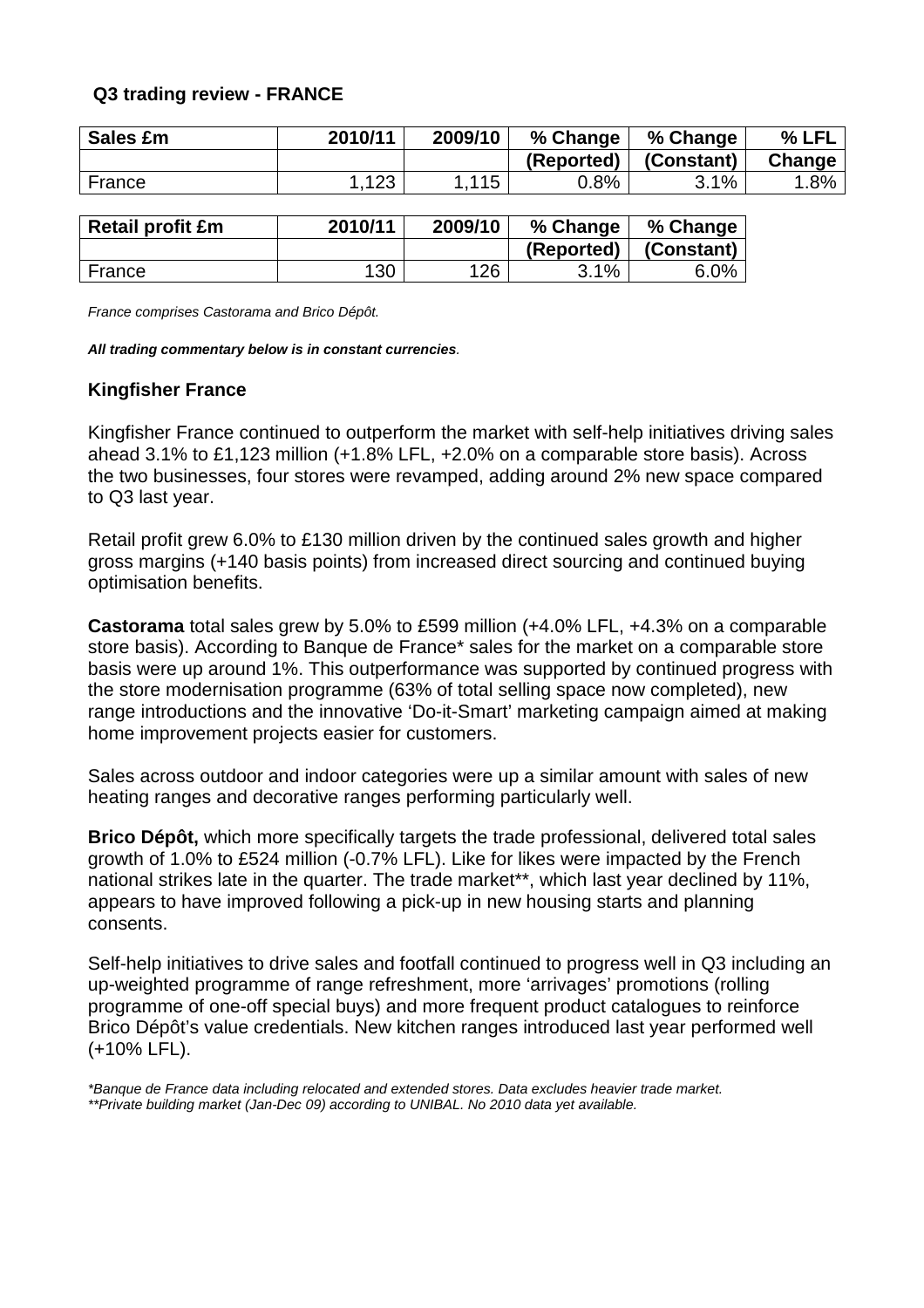## **Q3 trading review - UK & IRELAND**

| Sales £m     | 2010/11 | 2009/10 | % Change   | % Change   | % LFL  |
|--------------|---------|---------|------------|------------|--------|
|              |         |         | (Reported) | (Constant) | Change |
| UK & Ireland | .051    | .092    | (3.8)%     | $(3.7)\%$  | (4.2)% |

| <b>Retail profit £m</b> | 2010/11 | 2009/10 | % Change   | % Change   |
|-------------------------|---------|---------|------------|------------|
|                         |         |         | (Reported) | (Constant) |
| UK & Ireland            | 46      | 46      | $(0.5)$ %  | $(0.6)$ %  |

UK & Ireland comprises B&Q in the UK & Ireland and Screwfix.

**All trading commentary below is in constant currencies**.

### **Kingfisher UK & Ireland**

Total sales were down 3.7% to £1,051 million (-4.2% LFL) in challenging markets and against particularly tough comparatives (2009/10: +3.9% LFL). Retail profit, however, was broadly flat, supported by continued gross margin and cost initiatives.

**B&Q UK & Ireland's** total sales were down 4.7% to £924 million (-5.1% LFL) when compared with a very strong Q3 last year (2009/10: +5.7% LFL) which was boosted by a successful programme to clear stocks held at the top of in-store shelving. Reported sales across all categories were down a similar amount reflecting the lower footfall, in part offset by higher Average Transaction Value (ATV). However, underlying kitchen sales responded well to improved merchandising, new ranges and more targeted promotions in the quarter with gross sales ahead 13% (largely to be delivered and therefore accounted for in Q4).

Retail profit of £38 million (2009/10: £43 million) benefitted from gross margin percentage increasing by 110 basis points, supported by more direct sourcing and further shrinkage reduction. A strong focus on operating cost efficiencies also continued despite increasing marketing spend to support the national roll out of TradePoint into B&Q large stores and the launch of the 'Making it Easier' marketing campaign towards the end of Q3. This campaign is aimed at making home improvement projects easier for customers (similar to Castorama France).

TradePoint continues to progress well and in the original four trial stores annualised trade sales continue to grow and now account for 17% of total store sales, up from around 9% pre-TradePoint. Over 300,000 customers have now registered as TradePoint customers and an 'order & collect' offer has now been rolled out into all remaining B&Q medium format stores. This additional offer is based on next day delivery to the tradesman's nearest store as well as giving access to TradePoint catalogue prices through any B&Q store checkout. Alongside the TradePoint roll out, B&Q is undergoing a major review of all building ranges in the main store.

**Screwfix** total sales grew 4.1% to £127 million boosted by new ranges and the addition of specialist trade desks exclusive to plumbers and electricians within Screwfix outlets. These outlets now generate around 60% of total sales. Two new outlets were opened during Q3, taking the total to 152 of which 102 now incorporate the specialist trade desks. Retail profit was £8 million, up £5 million year on year, reflecting the strong sales growth, distribution efficiencies and tight cost control.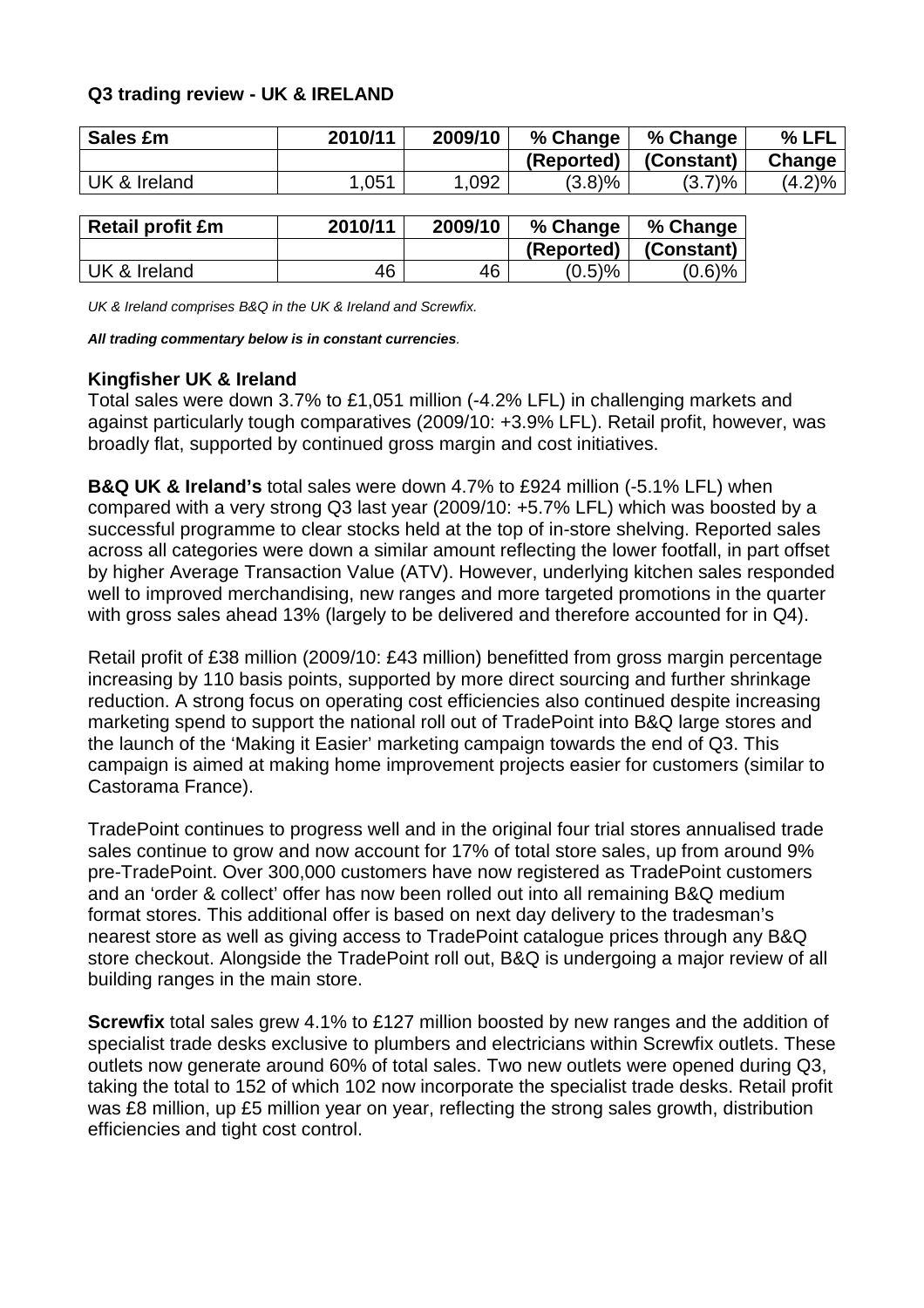# **Q3 trading review - OTHER INTERNATIONAL**

| Sales £m            | 2010/11 | 2009/10 | % Change   | % Change   | % LFL     |
|---------------------|---------|---------|------------|------------|-----------|
|                     |         |         | (Reported) | (Constant) | Change    |
| Other International | 517     | 486     | 6.3%       | 2.8%       | $(1.1)\%$ |
|                     |         |         |            |            |           |

| <b>Retail profit £m</b> | 2010/11 | 2009/10 | % Change   | % Change   |
|-------------------------|---------|---------|------------|------------|
|                         |         |         | (Reported) | (Constant) |
| Other International     | 64      | 55      | 17.9%      | 21.0%      |

Other International comprises Poland, China, Spain, Russia, Turkey JV and Hornbach in Germany. Sales from Joint Venture (Koçtaş JV) and associates (Hornbach) are not consolidated.

#### **All trading commentary below is in constant currencies.**

**Other International** total sales increased by 2.8% to £517 million (-1.1% LFL). Retail profit was up 21.0% to £64 million, reflecting solid profit growth in Poland, continued strong growth in Spain and Turkey and lower losses in China.

During Q3, four stores opened, comprising two in Poland, one in Russia and one in Turkey.

### **Eastern Europe**

Sales in **Poland** were up 2.1% to £300 million (-1.7% LFL) in a weak but stabilising market after a difficult first half (2010/11 H1 -6.0% LFL). Retail profit was up 5.9% to £45 million driven by the sales growth and gross margins (+20 basis points) benefitting from sales of higher margin products and buying scale. Costs grew slower than sales due to continued tight cost control. In **Russia**, sales grew 38.9% to £65 million. In **Turkey**, Kingfisher's 50% JV, Koçtaş, retail profit grew by 58.4% to £5 million due to strong sales growth (+9.4% LFL) and tight cost control.

Elsewhere, **Spain** profits grew strongly with sales up 13.6% to £59 million. **Hornbach,** in which Kingfisher has a 21% economic interest, contributed £14 million to retail profit, up 12.4% on the prior year.

**B&Q China** sales declined 15.6% to £93 million (-3.7% LFL) primarily reflecting six fewer stores compared with Q3 last year and a more difficult market, which was affected by restrictive property regulations introduced in May this year. The 'fix-it' phase of the turnaround plan remains on track with losses of £2 million falling in line as planned compared to Q3 last year (2009/10: £7 million reported loss). We expect to be profitable in Q4, traditionally the strongest trading quarter of the financial year in China.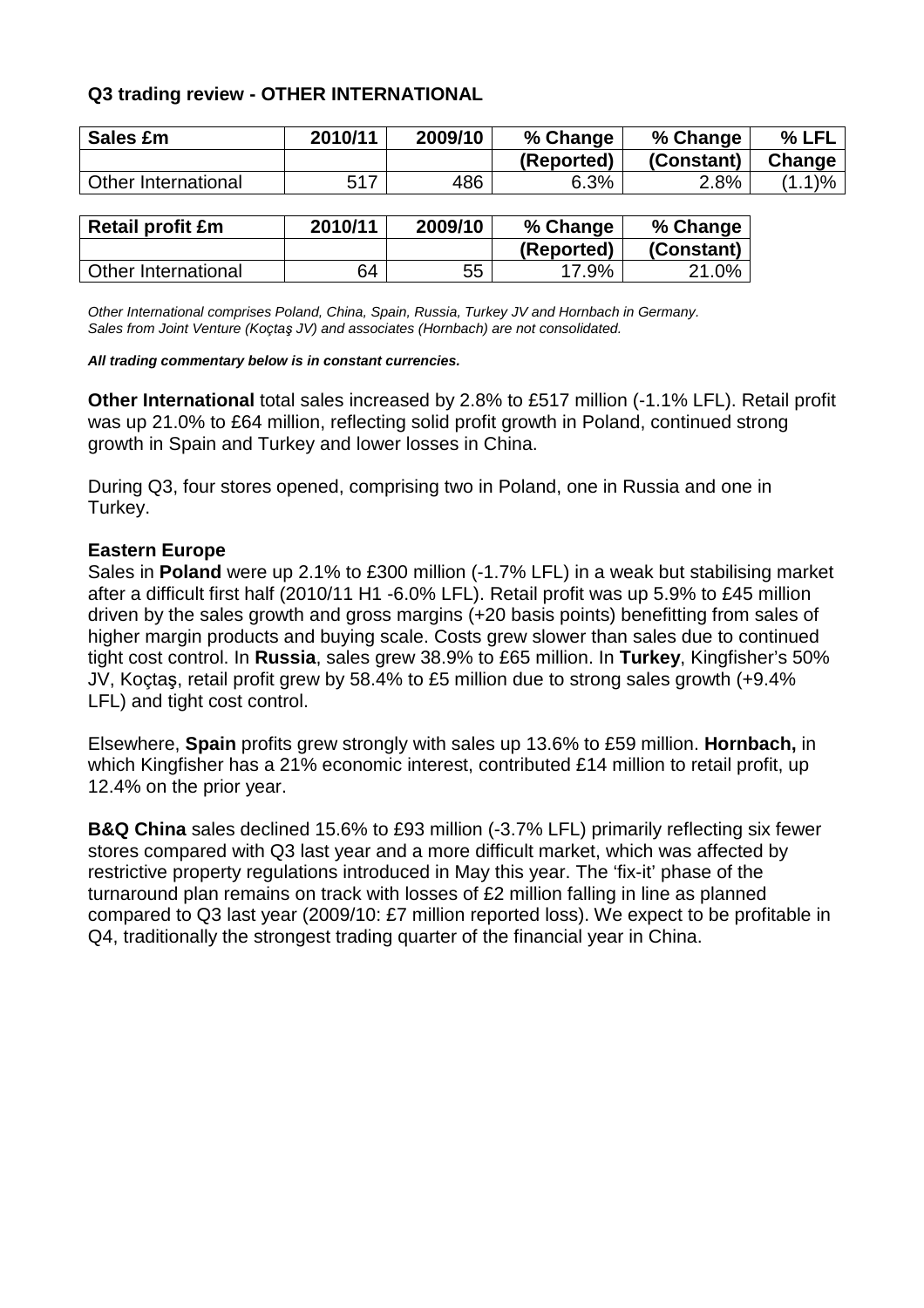| <b>ODGIALIOHAL INGVIGW</b>       | $\sim$ DATA BT VOURTINT as at 50 OCtober 2010 |                      |                  |
|----------------------------------|-----------------------------------------------|----------------------|------------------|
|                                  | <b>Store numbers</b>                          | <b>Selling space</b> | <b>Employees</b> |
|                                  |                                               | (000s sq.m.)         | (FTE)            |
| Castorama                        | 102                                           | 1,035                | 11,882           |
| <b>Brico Dépôt</b>               | 101                                           | 554                  | 6,240            |
| <b>Total France</b>              | 203                                           | 1,589                | 18,122           |
| <b>B&amp;Q UK &amp; Ireland</b>  | 330                                           | 2,477                | 23,020           |
| <b>Screwfix</b>                  | 152                                           | 13                   | 2,889            |
| <b>Total UK &amp; Ireland</b>    | 482                                           | 2,490                | 25,909           |
| Poland                           | 58                                            | 433                  | 9,196            |
| China                            | 41                                            | 339                  | 6,309            |
| Spain                            | 17                                            | 100                  | 848              |
| Russia                           | 14                                            | 126                  | 2,354            |
| Turkey JV                        | 28                                            | 148                  | 2,392            |
| <b>Total Other International</b> | 158                                           | 1,146                | 21,099           |
| <b>Total</b>                     | 843                                           | 5,225                | 65,130           |

# **Operational Review - DATA BY COUNTRY** as at 30 October 2010

## **Operational Review –** 39 weeks ended 30 October 2010

|                     | <b>Sales</b>  | % Total              | % Total                          | % LFL                            | <b>Retail</b><br><b>Profit</b> | % Total              | % Total                          |
|---------------------|---------------|----------------------|----------------------------------|----------------------------------|--------------------------------|----------------------|----------------------------------|
|                     | 2010/11<br>£m | Change<br>(Reported) | Change<br>(Constant<br>currency) | Change<br>(Constant<br>currency) | 2010/11<br>£m                  | Change<br>(Reported) | Change<br>(Constant<br>currency) |
| France              | 3,308         | (0.5)%               | 2.9%                             | 1.5%                             | 290                            | 6.4%                 | 10.1%                            |
| UK & Ireland        | 3,379         | $(3.3)\%$            | (3.2)%                           | (3.8)%                           | 217                            | 11.9%                | 11.9%                            |
| Other International | 1.458         | 5.8%                 | 1.4%                             | (1.3)%                           | 135                            | 25.6%                | 20.9%                            |
| <b>Total Group</b>  | 8,145         | (0.6)%               | 0.0%                             | (1.3)%                           | 642                            | 11.8%                | 12.8%                            |

2010/11: £1 = 1.17 euro (2009/10: 1.13 euro)

2010/11: £1 = 4.66 Polish zloty (2009/10: £1 = 4.94 Polish zloty)

2010/11: £1 = 10.39 Chinese renminbi (2009/10: £1 = 10.67 Chinese renminbi)

Note: Joint Venture (Koçtaş JV) and Associate (Hornbach) sales are not consolidated. Retail profit is operating profit stated before central costs, exceptional items, amortisation of acquisition intangibles and the Group's share of interest and tax of JVs and Associates.

## **Financial position**

No material events or transactions impacting the Group's strong financial position have taken place since the previously announced results as at the 30 January 2010 balance sheet date.

# **Delivering Value**

Progress continued with the seven step **Delivering Value** programme to improve cash returns and deliver a step-change in shareholder value. The key components of the programme are as follows:

- 1. Driving up B&Q UK & Ireland's profit
- 2. Exploiting our UK Trade opportunity
- 3. Expanding our total French business
- 4. Rolling out in Eastern Europe
- 5. Turning around B&Q China
- 6. Growing Group sourcing
- 7. Reducing working capital

Full details on progress will be given with the preliminary results for the year ended 29 January 2011. A live webcast will be available from 0900 hours on 24 March 2011.